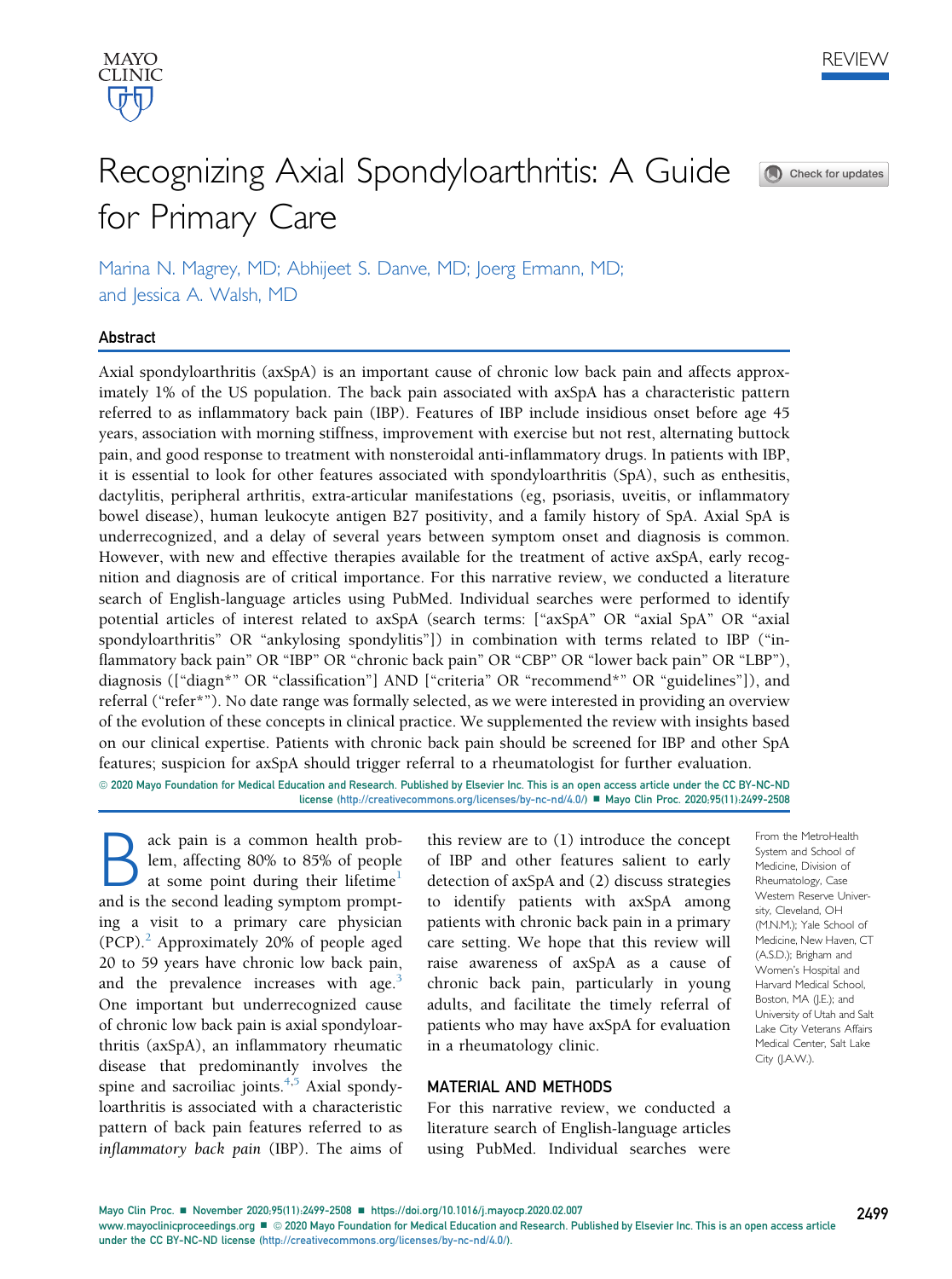## ARTICLE HIGHLIGHTS

- Inflammatory back pain is a key clinical symptom of axial spondyloarthritis (axSpA).
- Axial spondyloarthritis affects 1% of the US population but is widely underdiagnosed.
- With advances in current therapies, axSpA can be treated effectively; early treatment is associated with improved symptoms, physical function, and quality of life.
- Barriers to a timely diagnosis of axSpA include a lack of awareness about the disease, nonspecific findings on physical examination, and a lack of biomarkers for diagnosis.
- Improved awareness of axSpA among primary care physicians will likely increase timely referral to rheumatologists for early diagnosis and effective management, which will improve longterm outcomes.

performed to identify potential articles of interest related to axSpA (search terms: ["axSpA" OR "axial SpA" OR "axial spondyloarthritis" OR "ankylosing spondylitis"]) in combination with terms related to IBP ("inflammatory back pain" OR "IBP" OR "chronic back pain" OR "CBP" OR "lower back pain" OR "LBP"), diagnosis (["diagn\*" OR "classification"] AND ["criteria" OR "recommend\*" OR "guidelines"]), and referral ("refer\*"). No date range was formally selected, as we were interested in providing an overview of the evolution of these concepts in clinical practice. After manually removing duplicates and articles deemed not relevant to the topic, the remaining articles of potential interest were reviewed and included for discussion and were supplemented with key insights from the authors as clinical experts in the field.

## CLINICAL PICTURE

Axial spondyloarthritis is a disease predominantly of the axial skeleton, but peripheral joints, entheses, and extra-articular organs such as skin, eyes, and intestines are also frequently affected. Axial spondyloarthritis typically develops in individuals younger than 45 years and has a peak age at onset of between 20 and 30 years.<sup>[6](#page-7-5)</sup> Chronic inflammation in the sacroiliac joints and the spine results in back pain and stiffness and can, over time, lead to pathologic new bone formation, structural damage, and, ultimately, fusion of sacroiliac joints and the spine in some patients-known as bamboo spine. [7](#page-7-6)

Patients with axSpA who have obvious structural changes on radiographs of the sacroiliac joints indicating sacroiliitis are classified as having radiographic axSpA (raxSpA), which is, for all practical purposes, the same as ankylosing spondylitis  $(AS)$ .<sup>[8-10](#page-7-7)</sup> Patients who have axSpA based on symptoms and other clinical features but lack obvious radiographic changes of sacroiliitis have nonradiographic axSpA (nr-axSpA). Although patients with nr-axSpA do not have definitive changes indicating sacroiliitis on radiographs, sacroiliitis is typically evident on magnetic resonance imaging (MRI) in these patients. In approximately 5% to 10% of patients, nr-axSpA will evolve to r-axSpA over 2 years; this rate increases to 5% to 30% over 10 years. $11-13$  Because AS was a well-recognized entity for decades before the concept of nr-axSpA was introduced, much of the axSpA literature is based on only the subset of patients with AS. No diagnostic criteria exist for AS or axSpA. For research purposes, AS populations are typically defined using the modified New York classification criteria.<sup>[8](#page-7-7)</sup> These criteria require definitive evidence of sacroiliitis on pelvic radiographs in combination with either IBP or limited range of motion in the spine, which typically occurs in later stages of the disease.<sup>[8](#page-7-7)</sup>

The concept of axSpA (which includes AS) was first established by a set of classification criteria developed in 2009 by the Assessment of SpondyloArthritis international Society (ASAS)—a panel of rheuma-tology experts [\(Figure 1\)](#page-2-0). $\degree$  According to the ASAS classification criteria, patients who experience chronic back pain before the age of 45 years have axSpA if they (1) have imaging evidence of sacroiliitis (by MRI or radiography) plus 1 or more spondyloarthritis (SpA) feature or (2) are positive for human leukocyte antigen B27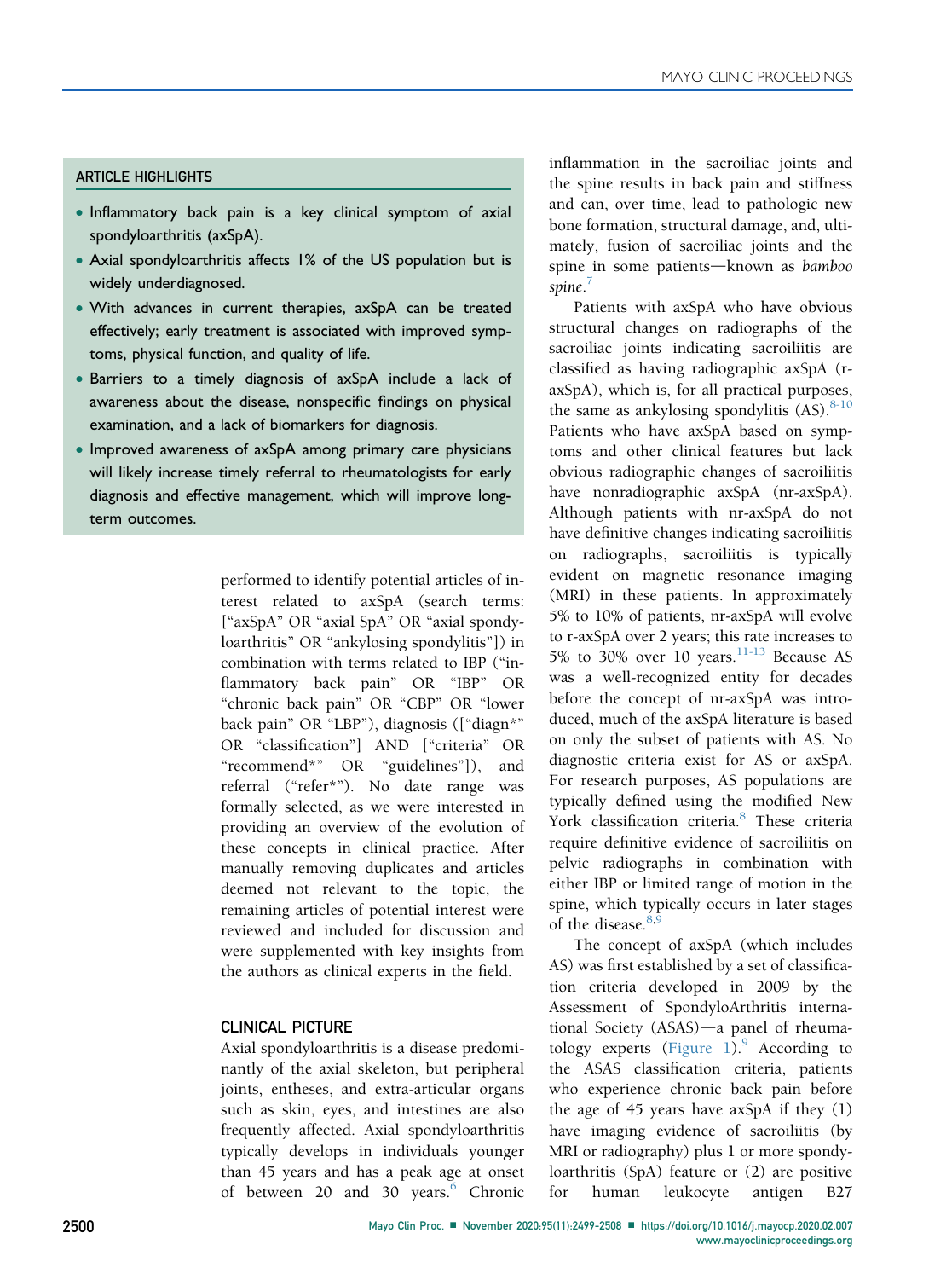(HLA-B27) and have 2 or more other SpA features.<sup>[9](#page-7-9)</sup> The SpA features include IBP, peripheral inflammatory arthritis, enthesitis, uveitis, dactylitis, psoriasis, Crohn disease or ulcerative colitis, good response to nonsteroidal anti-inflammatory drugs (NSAIDs), family history of SpA, HLA-B27 positivity, and elevated C-reactive protein (CRP). Both AS (as determined by the modified New York criteria) and r-axSpA (as determined by the ASAS classification criteria) define the same patient popula-tion.<sup>[8-10](#page-7-7)</sup> The modified New York criteria and ASAS classification criteria are mainly used for clinical research studies and should not be used as diagnostic criteria for AS or  $axSpA.<sup>5,14</sup>$  $axSpA.<sup>5,14</sup>$  $axSpA.<sup>5,14</sup>$  $axSpA.<sup>5,14</sup>$  Clinician judgment is considered the criterion standard for a diagnosis of AS and axSpA.

#### EPIDEMIOLOGY

Worldwide estimates of axSpA prevalence range from 0.5% to 1.5%, which is compara-ble to that of rheumatoid arthritis.<sup>[15-17](#page-7-11)</sup> In the United States, the prevalence rates of axSpA and AS were found to be 1.4% and 0.55%, respectively.[18](#page-8-0) Ankylosing spondylitis is more common in men, with a male to female ratio of 2 to 3:1, but nr-axSpA is equally prevalent in men and women.[19](#page-8-1)[,20](#page-8-2) Firstdegree relatives of patients with AS have a 5.6- to 16-fold higher risk of development of AS. Ankylosing spondylitis is strongly associated with the genetic marker HLA-B27. Approximately 85% to 95% of white patients with AS are positive for HLA-B27. $^{21}$  $^{21}$  $^{21}$ Because HLA-B27 has a relatively high prevalence in the US population (6.1%) compared with the prevalence of axSpA  $(1.4\%)$ , the majority of HLA-B27-positive patients do not have axSpA.<sup>[22](#page-8-4)</sup> The absolute risk of SpA in an HLA-B27-positive person is estimated to be between  $2\%$  and  $10\%$ .<sup>[23](#page-8-5)</sup> Thus, HLA-B27 positivity has a moderate to high sensitivity but a low specificity for axSpA.

## DISEASE MANIFESTATIONS AND **COMORBIDITIES**

The hallmark feature of axSpA is IBP, which is characterized by insidious onset of chronic

<span id="page-2-0"></span>

FIGURE 1. Assessment of SpondyloArthritis international Society classification criteria for axial spondyloarthritis (SpA). <sup>a</sup>lmaging evidence of sacroiliitis includes active (acute) inflammation on magnetic resonance imaging highly suggestive of sacroiliitis associated with SpA or definite radiographic sacroiliitis according to the modified New York criteria for ankylosing spondylitis.  $CRP = C$ -reactive protein; HLA-B27 = human leukocyte antigen B27; NSAIDs  $=$  nonsteroidal anti-inflammatory drugs. Adapted from Ann Rheum Dis,<sup>[9](#page-7-9)</sup> with permission from BMJ Publishing Group Limited.

(>3 months) back pain before the age of 40 to 45 years, waking up in the second half of the night due to back pain, improvement with physical activity but not with rest, morning stiffness persisting for more than 30 minutes, and a good response to NSAIDs [\(Table\)](#page-3-0).<sup>[4](#page-7-3),[24-26](#page-8-6)</sup> When describing their symptoms, many patients with axSpA report alternating buttock pain or hip pain; neck pain can be an early symptom in up to 50% of the patients with  $axSpA.<sup>27</sup>$  $axSpA.<sup>27</sup>$  $axSpA.<sup>27</sup>$  Other common clinical features in patients with axSpA include peripheral inflammatory arthritis, enthesitis, and dactylitis.<sup>[19](#page-8-1)[,28](#page-8-8),[29](#page-8-9)</sup> Approximately 30% of patients with axSpA have inflammation in peripheral joints, which is typically an asymmetric oligoarthritis  $(involving 2-4 joint s)^{19}$  that disproportionately affects joints of the lower extremities, such as the ankle, knee, and hip; however, joints of the upper extremities and the sternoclavicular or temporomandibular joints may also be affected. Peripheral arthritis is slightly more common in women. Enthesitis refers to inflammation of the enthesis, the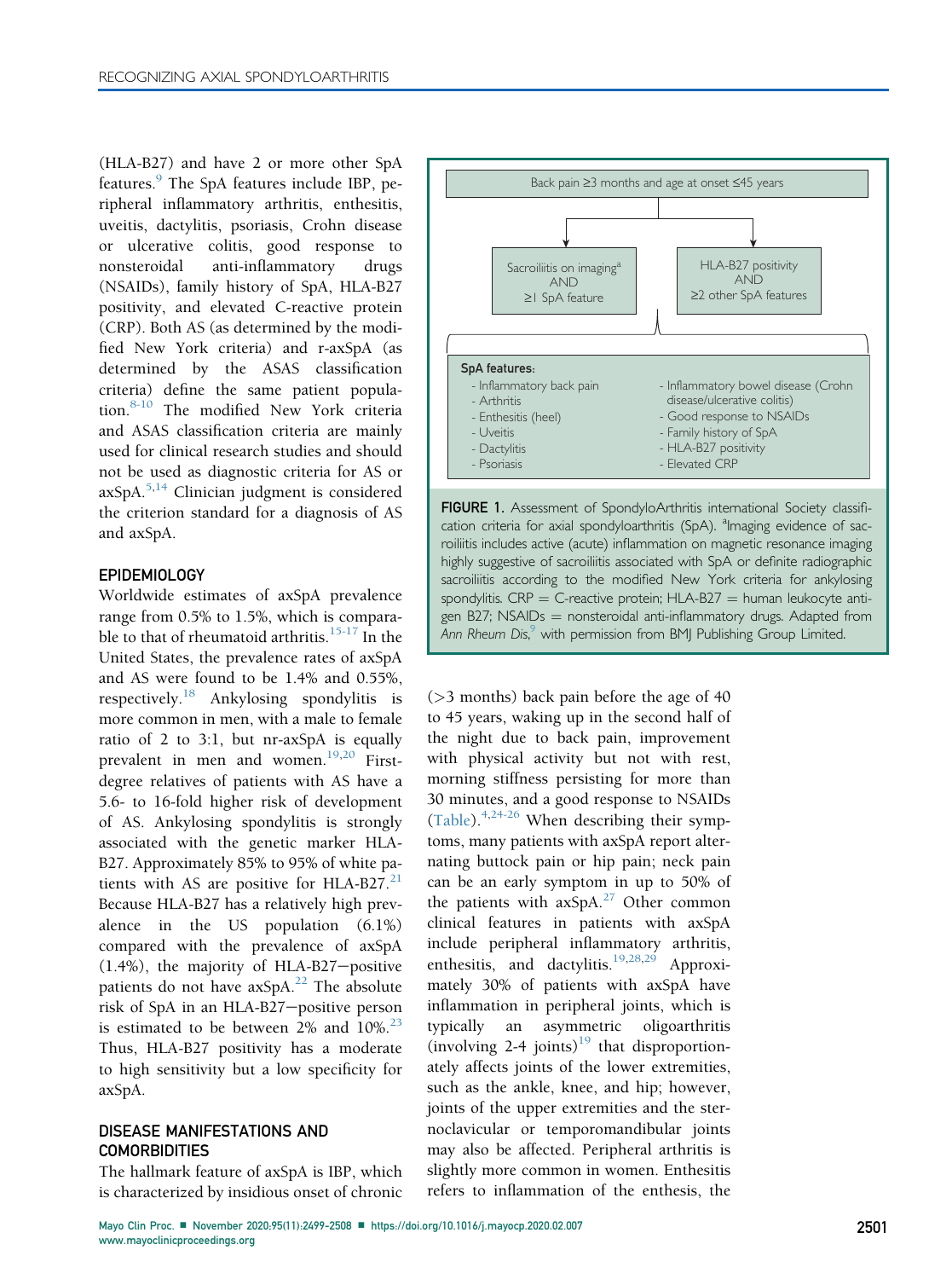| TADLL.  Unaracteristics That Carl Distinguish initialimiatury Dack Fairl From Mechanical Dack Fairl |                                                                                                                                                                                      |                                                                                                   |
|-----------------------------------------------------------------------------------------------------|--------------------------------------------------------------------------------------------------------------------------------------------------------------------------------------|---------------------------------------------------------------------------------------------------|
| Variable                                                                                            | Inflammatory back pain                                                                                                                                                               | Mechanical back pain                                                                              |
| Age at onset                                                                                        | $<$ 40-45 y                                                                                                                                                                          | Any age                                                                                           |
| Rapidity of onset                                                                                   | <b>Insidious</b>                                                                                                                                                                     | Variable, may be acute                                                                            |
| Chronicity                                                                                          | $>3$ mo                                                                                                                                                                              | Variable duration                                                                                 |
| Night pain                                                                                          | Commonly worse at night;<br>may cause awakening<br>in the second half of the<br>night due to back pain                                                                               | Variable                                                                                          |
| Effect of physical activity or<br>movement                                                          | Improvement with activity, not rest;<br>minimally affected by position changes                                                                                                       | Worsening with activity, improvement<br>with rest; may improve or worsen<br>with position changes |
| Morning stiffness                                                                                   | Persisting for $>30$ min; may be severe                                                                                                                                              | Short-lived                                                                                       |
| Response to NSAIDs                                                                                  | Good                                                                                                                                                                                 | Variable                                                                                          |
| Location and characteristics<br>of pain                                                             | Low back pain common but may affect<br>any area of the spine; may cause<br>alternating buttock pain; does not<br>radiate into legs; does not cause<br>numbness, burning, or tingling | Anywhere in spine; may radiate into<br>legs;<br>may cause numbness, burning, or<br>tingling       |
| $NSAID = nonsteroidal anti-inflammatory drug.$                                                      |                                                                                                                                                                                      |                                                                                                   |

#### <span id="page-3-0"></span>TABLE. Characteristics That Can Distinguish Inflammatory Back Pain From Mechanical Back Pain

Data from references 4 and 24-26.

structure where a joint capsule, ligament, or tendon inserts into the bone. Enthesitis presents as pain or stiffness with tenderness to palpation. Visible swelling at the entheses is uncommon. Common sites for enthesitis include the Achilles tendon and plantar fascia insertions into the calcaneus and the patellar and quadriceps tendon insertions into the tibial tubercle and patella.<sup>[29](#page-8-9)</sup> Dactylitis is characterized by diffuse swelling of a whole finger or toe ("sausage digit"), which may be painful and is present in approxi-mately 6% of patients with axSpA.<sup>[30](#page-8-10)</sup> Dactylitis typically occurs in one or a few digits at a time. Diffuse swelling or puffiness of all digits in an extremity should trigger consideration of an alternative etiology.

Patients with axSpA frequently have extra-articular manifestations-including uveitis, psoriasis, and inflammatory bowel disease (IBD)—and additional comorbidities associated with axSpA such as fatigue, osteoporosis, cardiovascular disease, and sleep apnea.[19,](#page-8-1)[31-36](#page-8-11) The most common extraarticular manifestation in axSpA is anterior uveitis, which affects 25% to 35% of patients. Uveitis in axSpA is typically acute and unilateral and can be self-limited; recurrence is common and may occur in the alternate eye.<sup>[31](#page-8-11)</sup> Patients present with acute unilateral eye pain, redness, photophobia, and blurred vision.[37](#page-8-12) Occasionally, uveitis is the first manifestation of axSpA, even before the onset of IBP. Symptomatic IBD occurs in 4% to 6% of patients with  $axSpA$ ,  $19,20$  $19,20$  but asymptomatic ileal and colonic mucosal inflammation is found in up to 50% of patients.[38](#page-8-13)[,39](#page-8-14) Psoriasis is seen in about 10% of patients with axSpA.[40](#page-8-15)

Patients with AS often have reduced mobility in the spine due to disease activity and later also from syndesmophyte formation and bony fusion of vertebrae. However, findings on physical examination of the spine may be completely normal in patients with nr-axSpA; therefore, it is important to look for other features of SpA on examination. Tender or swollen joints, a tender Achilles tendon or plantar fascia insertion, sausage digits, or psoriatic skin lesions, if present, support a diagnosis of axSpA. No specific diagnostic laboratory tests exist for axSpA. Human leukocyte antigen B27 testing plays an important role, but HLA-B27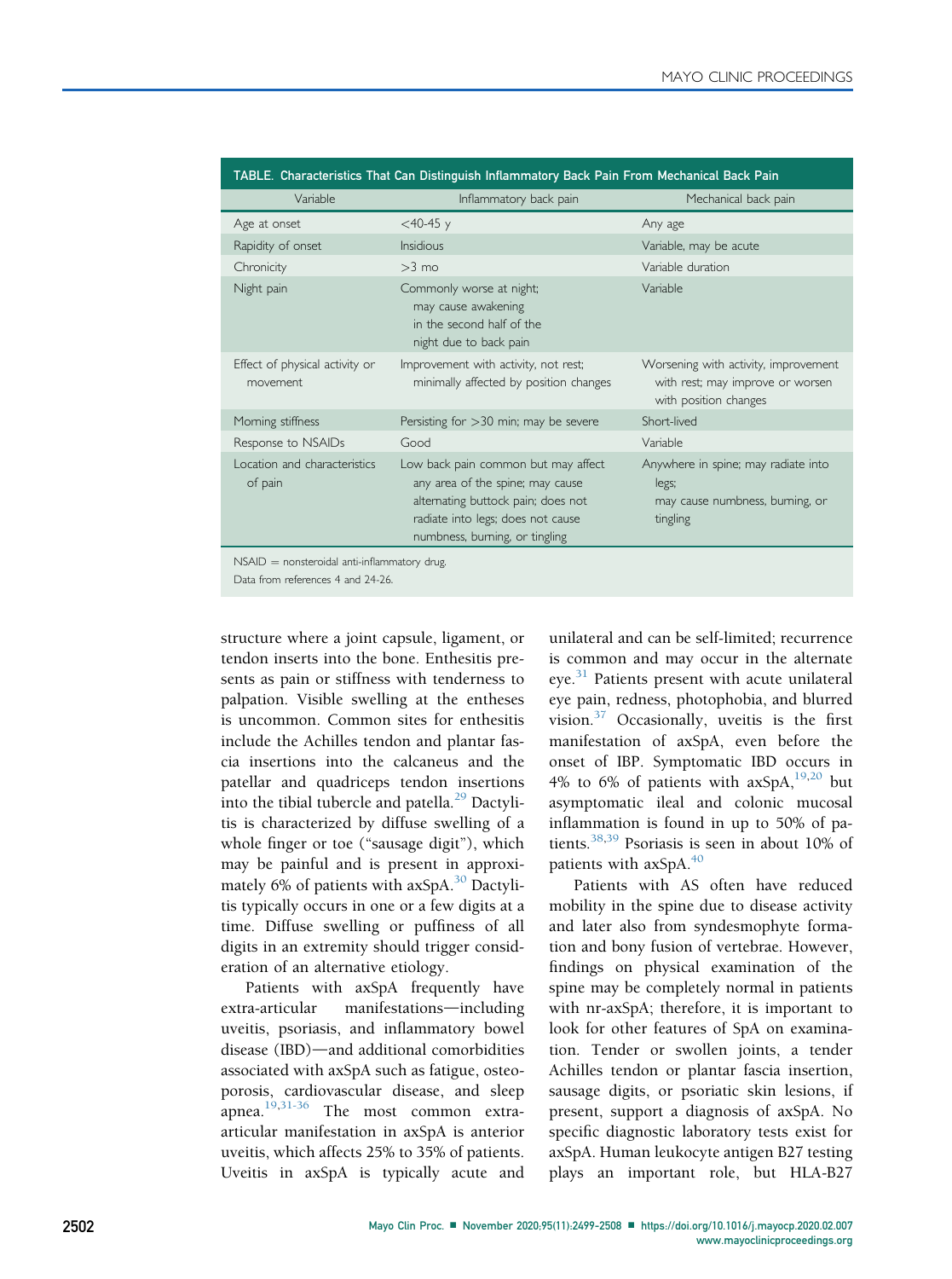positivity alone does not confirm a diagnosis of axSpA, and a negative HLA-B27 test result does not rule out an axSpA diagnosis. Serum CRP levels may be elevated in approximately 60% of patients with axSpA, but CRP elevation is neither sensitive nor specific for  $axSpA.<sup>41</sup>$  $axSpA.<sup>41</sup>$  $axSpA.<sup>41</sup>$ 

A single anterior-posterior radiograph of the pelvis is the recommended initial imaging study in a patient with suspected axSpA. Findings of sacroiliitis include joint space narrowing, sclerosis, erosive changes, and, in late stages, fusion of the joint. An MRI of the sacroiliac joints is valuable because it can demonstrate active inflammation in early stages, which may or may not progress to structural damage visible on radiography. Typical MRI lesions include bone marrow edema on short tau inversion recovery sequences in subchondral and periarticular areas and erosions, fatty lesions, sclerosis, or ankylosis on T1-weighted images. Magnetic resonance imaging is recommended when the findings on sacroiliac joint radiographs are normal or equivocal. $^{42}$  $^{42}$  $^{42}$  Although the availability of MRI has revolutionized the diagnosis of axSpA, the sensitivity and specificity of MRI for axSpA are imperfect, and MRI findings need to be interpreted in the context of the entire clinical picture to make a diagnosis of axSpA. In most situations, it is appropriate to refer patients to a rheumatologist for further work-up when the findings on sacroiliac joint radiographs are normal and the clinical suspicion for axSpA remains high. $43$ 

## BARRIERS TO A TIMELY DIAGNOSIS OF AXSPA

The true prevalence of axSpA is unknown, and large differences between diagnostic prevalence and population prevalence have been reported (2.6 vs 14 cases per 1000 US adults, respectively).  $44,45$  $44,45$  This discrepancy may reflect substantial underdiagnosis in routine clinical practice; in many cases, patients with possible axSpA were not referred to a rheumatologist. $45$  The average delay between symptom onset and diagnosis of axSpA is estimated to be 5 to 7 years, with

<span id="page-4-0"></span>

evidence that the delay can be significantly longer in women than in men. $46-49$ 

Several factors may contribute to the delay in diagnosis ([Figure 2\)](#page-4-0),<sup>[50](#page-8-22)</sup> including the high prevalence of back pain-most commonly due to mechanical etiologies-in the general population (19% based on National Health and Nutrition Examination Survey data<sup>[51](#page-8-23)</sup>). The lack of specific physical examination findings in patients with early axSpA and absence of extraspinal manifestations has been reported to impair early diag-nosis.<sup>[52](#page-8-24)</sup> The lack of biomarkers unique to axSpA, younger age at onset, and gradual disease onset may also contribute to delayed referral for evaluation by a rheumatologist. $21,53,54$  $21,53,54$  $21,53,54$  $21,53,54$  Instead, patients may be referred to and treated by orthopedists, physiatrists, chiropractors, and other providers in an attempt to relieve symptoms. $53$  Paradoxically, a good response to NSAIDs may contribute to a delay in diagnosis because further evaluation may not be pursued when patients report improved symptoms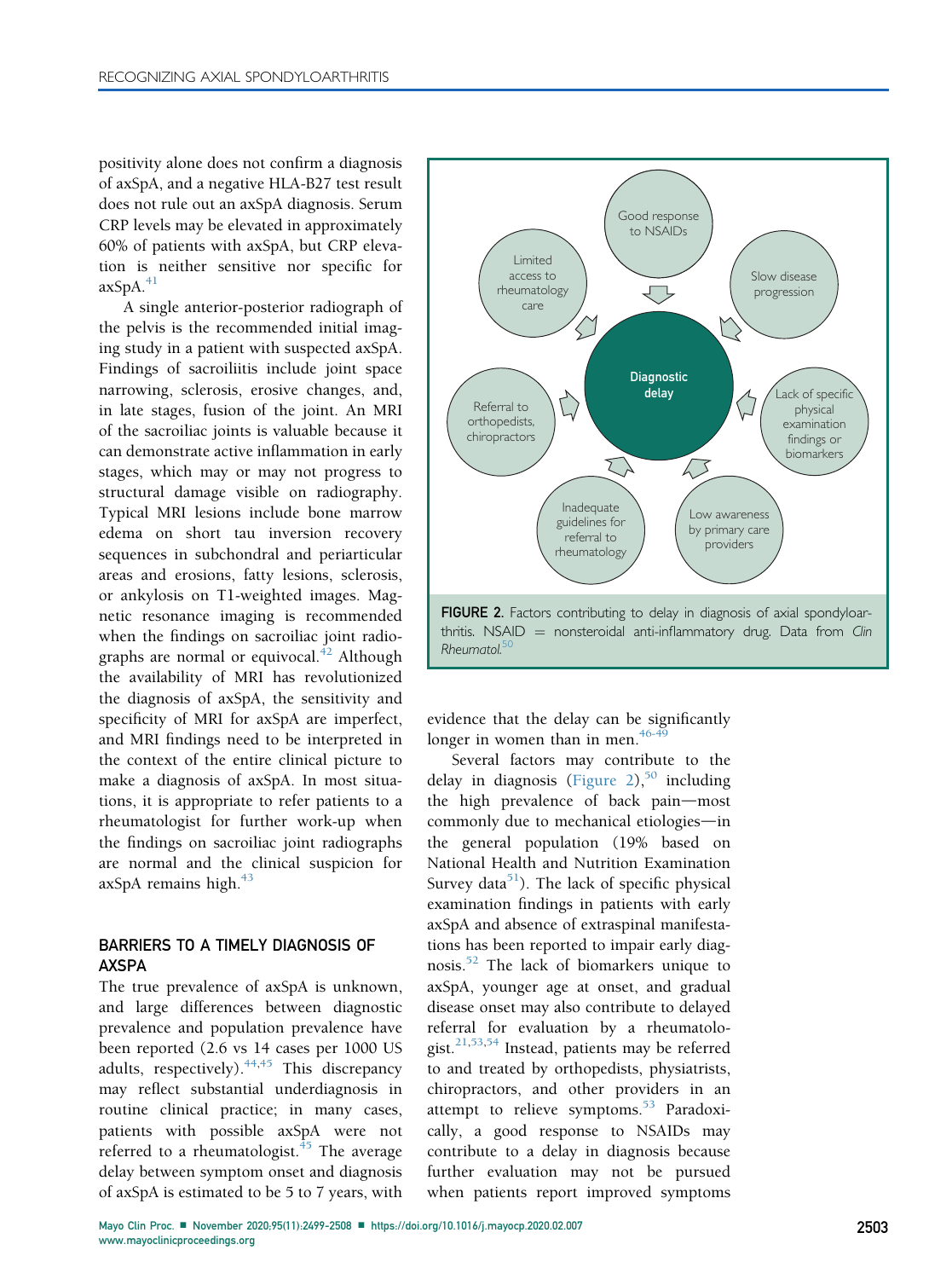<span id="page-5-0"></span>

FIGURE 3. Referral strategies for axial spondyloarthritis evaluated in the Prevalence of Axial Spondyloarthritis (PROSpA) and Multicenter Ankylosing Spondylitis Survey Trial to Evaluate and Compare Referral Parameters in Early SpA (MASTER)/Recognising and Diagnosing Ankylosing Spondylitis Reliably (RADAR) studies.<sup>[63](#page-9-2)[,65](#page-9-5)</sup> CT = computed tomography; HLA-B27 = human leukocyte antigen B27; IBP = inflammatory back pain; MRI = magnetic resonance imaging. Adapted from Nat Rev Rheumatol,<sup>[65](#page-9-5)</sup> with permission from Springer Nature.

with NSAIDs. Lack of access to a rheumatologist and long waiting times may also contribute to diagnostic and therapeutic delays in some areas. $53$ 

## REFERRAL STRATEGY FOR AXSPA

Axial spondyloarthritis can easily be missed in a primary care setting because no specific physical examination findings or diagnostic tests exist that easily differentiate axSpA from other chronic back pain syndromes. $21$ Screening and referral strategies have been developed to help PCPs determine when axSpA should be considered and to guide the initial evaluation for suspected axSpA, including support in making the decision whether to refer patients to a rheumatolo-gist.<sup>[55-60](#page-8-27)</sup> Inflammatory back pain usually develops before age 45 years and is characterized by insidious onset of chronic  $(\geq)$  months) back pain. Thus, referral strategies are designed to be applied to patients with back pain for 3 months or longer and onset age younger than 45 years, who we subsequently refer to as "at-risk" pa-tients.<sup>[55-60](#page-8-27)</sup>

Because IBP is the most common symptom in patients with axSpA, IBP has been used as a key component of screening tools for axSpA. In studies in which physicians were asked to refer at-risk patients (back pain  $\geq$ 3 months with onset age  $\lt$ 45 years) with IBP to a rheumatologist, a diagnosis of axSpA was made in 17% to 33% of these patients.<sup>[56-58,](#page-8-28)[61](#page-9-0)</sup> The relatively high sensitivity of IBP for axSpA in at-risk patients  $(\approx 77\%)$  makes it useful in screening for axSpA, but nearly one-quarter of patients with axSpA would be missed if screening relied on the presence of IBP alone. $62$ 

Several studies have therefore evaluated and validated axSpA screening strategies in patients with chronic low back pain using IBP in combination with other SpA features.[57-60](#page-8-29),[63,](#page-9-2)[64](#page-9-3) In the German Multicenter Ankylosing Spondylitis Survey Trial to Evaluate and Compare Referral Parameters in Early SpA (MASTER) study, 2 referral strategies were compared in at-risk patients (those with low back pain of  $\geq$ 3 months' duration; age at onset  $\leq 45$  years).<sup>[57](#page-8-29)</sup> These referral strategies were further tested in an international study-Recognising and Diagnosing Ankylosing Spondylitis Reliably  $(RADAR)$ —that included additional extraarticular manifestations (ie, uveitis, psoriasis, IBD) in strategy  $2^{58}$  $2^{58}$  $2^{58}$  Here, axSpA was diagnosed in 35.6% of patients referred per strategy 1 and in 39.8% of patients referred per strategy 2; IBP was the most frequently used referral parameter across both strategies (93% and 96%, respectively). Findings from the RADAR study suggested that a more complicated referral strategy was not more advantageous than the simpler strategy, which required the presence of only one SpA parameter in at-risk patients. In the United States, the Prevalence of Axial Spondyloarthritis (PROSpA) study confirmed that referral of at-risk patients (chronic back pain for >3 months that started before 45 years of age) with IBP, HLA-B27 positivity, or imaging evidence of sacroiliitis was an effective strategy for identifying patients with possible axSpA [\(Figure 3\)](#page-5-0). $63,65$  $63,65$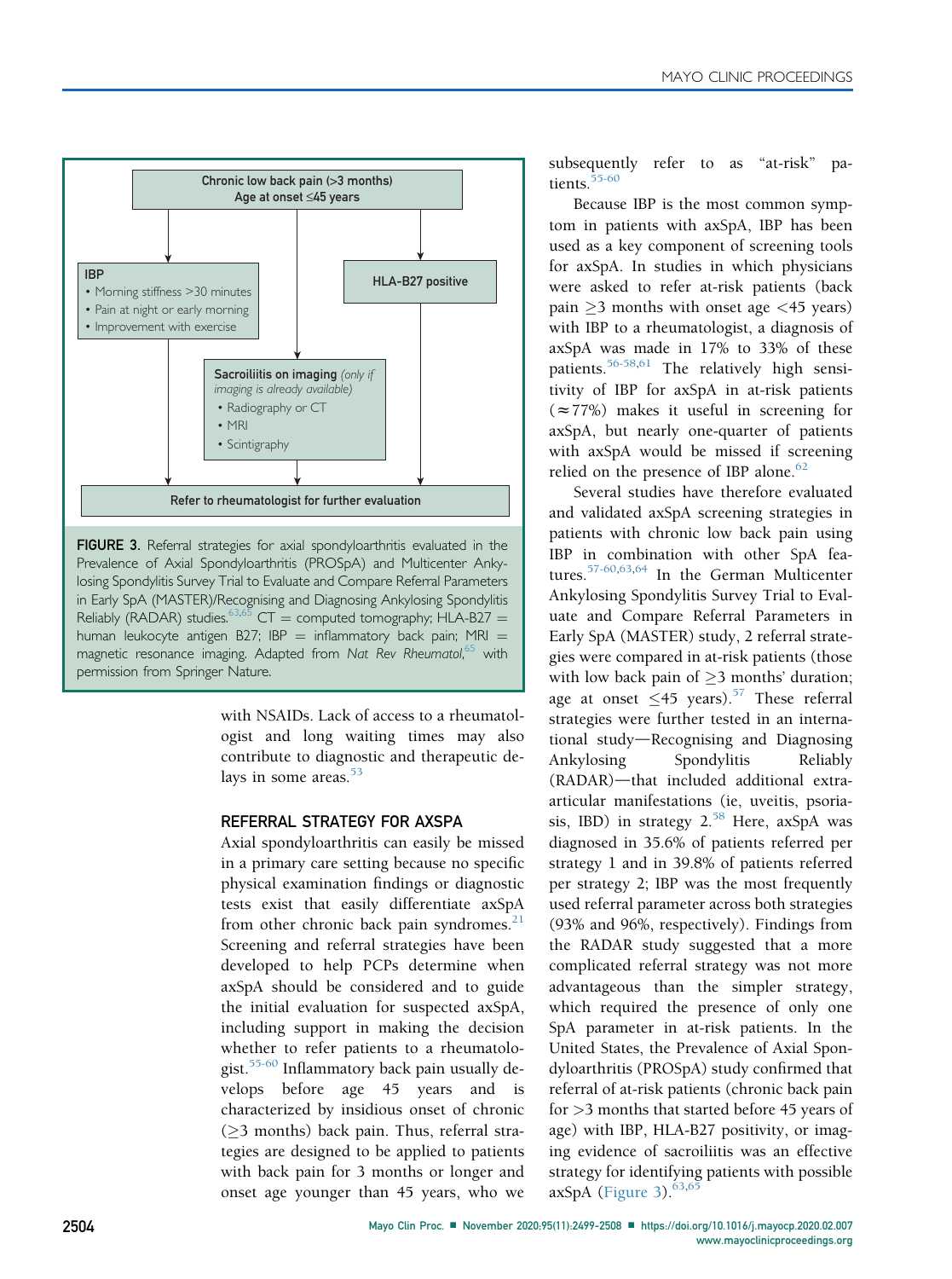The ASAS additionally proposed a slightly longer referral algorithm, with the intention of maximizing sensitivity.<sup>[60](#page-9-6)</sup> According to the ASAS strategy, patients with chronic back pain for 3 months or more and onset at age 45 years or younger should be referred to a rheumatologist for further evaluation if they have any of the following parameters: IBP, HLA-B27 positivity, imaging evidence of sacroiliitis (on radiography or MRI), peripheral manifestations (arthritis, enthesitis, and/or dactylitis), extra-articular manifestations (psoriasis, IBD, and/or uveitis), family history of SpA, good response to NSAIDs, or elevated acute-phase reactants. $60$  A recent study retrospectively compared 13 referral strategies in the Spondyloarthritis Caught Early (SPACE) cohort. $66$  This study showed that the ASAS strategy was indeed most effective at ensuring that no patients with axSpA were missed; however, increased sensitivity came at the expense of lower specificity. Implementing the ASAS strategy may be challenging in locations that are underserved by rheumatologists because those few rheumatologists could be overwhelmed by the volume of referrals. Although the optimum referral strategy may depend on details of the health care environment, axSpA should always be considered in the differential diagnosis of chronic back pain, particularly in younger patients. It is critical that PCPs screen for IBP and other SpA features and refer patients with suspicion for axSpA to a rheumatologist for further evaluation.

## TREATMENT APPROACHES

The goals of treatment for axSpA include alleviating symptoms, optimizing function, and preventing structural damage to the spine.<sup>[26](#page-8-30)[,67](#page-9-8)</sup> Although currently available therapies improve symptoms and physical function,[68](#page-9-9) the impact of treatment on longterm structural damage remains uncertain, with conflicting data from imaging studies.<sup>[69](#page-9-10)[,70](#page-9-11)</sup>

Recommendations/guidelines for the management of axSpA include pharmacological and nonpharmacological interventions, such as education, physical therapy/exercise,

and cessation of smoking.<sup>[26,](#page-8-30)[67](#page-9-8)</sup> The initial medication class for treatment of active axSpA is NSAIDs. A Cochrane review of 39 studies of NSAIDs found high- to moderate-quality evidence suggesting that both traditional and cyclooxygenase 2-selective NSAIDs are efficacious for treating axSpA and moderate- to low-quality evidence that any harms with NSAIDs may not be different from placebo in the short term. $<sup>71</sup>$  $<sup>71</sup>$  $<sup>71</sup>$ </sup> Various NSAIDs are equally effective, and longer-acting drugs may be preferable because they are more convenient. $67,72$  $67,72$ 

Treatment with a biologic drug is indicated for active axSpA if a patient is intolerant of NSAIDs or has an inadequate response to 2 or more NSAIDs at therapeutic doses for 2 weeks each. $26,67$  $26,67$  Several tumor necrosis factor and interleukin 17A inhibitors are available for the treatment of axSpA. The selection of biologic therapies may be influenced by comorbidities, availability (eg, insurance formularies), response to prior treatment, patient preference, and other factors. Neither traditional diseasemodifying drugs (eg, methotrexate, sulfasalazine) or systemic glucocorticoids are recommended for axial manifestations because there is little evidence of their clinical benefit, although these agents may be appropriate for some patients who have axSpA with peripheral SpA manifestations.<sup>[67](#page-9-8)</sup>

When axSpA is initially diagnosed or suspected, patients should be given a prescription for NSAIDs-up to the maximum dose unless there are contraindications-as an interim first-line treatment while rheuma-tology consultation is being arranged.<sup>[26,](#page-8-30)[73](#page-9-14)</sup> Early initiation of physical therapy is also recommended. It is usually appropriate to defer the decision to start treatment with a biologic to a rheumatologist to confirm the diagnosis, to assess the risks and benefits of biologic therapy, and to develop a monitoring plan, in conjunction with the patient.

## **CONCLUSION**

Axial spondyloarthritis is a chronic inflammatory disease that causes back pain and stiffness, reduces mobility, and decreases quality of life. It is thought to affect about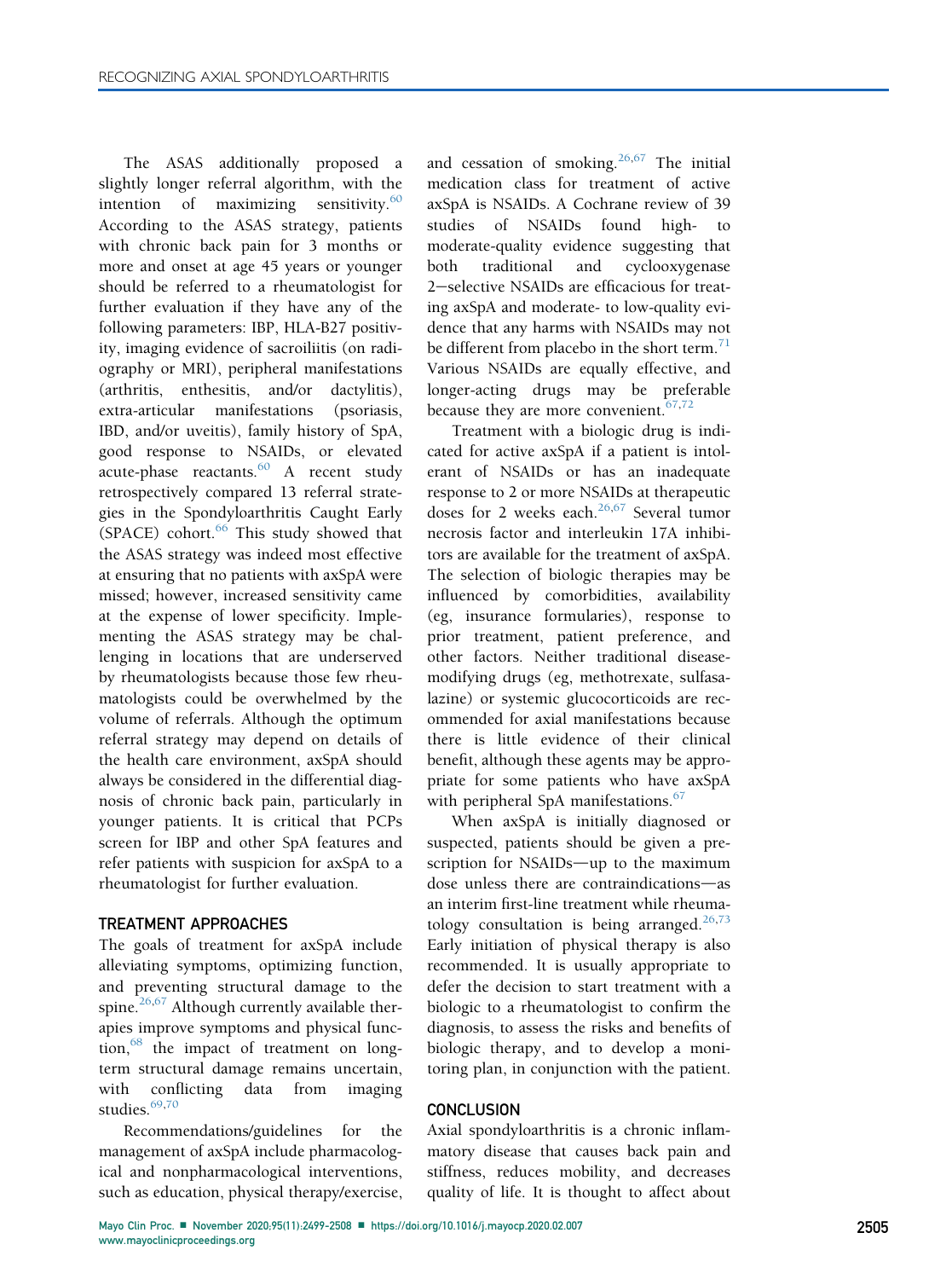1% of the US population, but it is currently underdiagnosed. Patients without a diagnosis are unlikely to receive appropriate treatment and may therefore experience more severe symptoms and unfavorable long-term outcomes. Primary care physicians are the first-line providers of care for patients with back pain and need to be aware of the clinical features that suggest axSpA, particularly in younger patients. Raising awareness of axSpA, including both AS and nr-axSpA, among PCPs should improve recognition of the disease in the primary care setting and facilitate the timely referral of appropriate patients to rheumatologists for early diagnosis and effective management.

## ACKNOWLEDGMENTS

Support for third-party writing assistance for the submitted manuscript, furnished by Victoria Kinsley, PhD, of SciMentum and Eric Deutsch, PhD, CMPP, of Health Interactions, Inc, was provided by Novartis Pharmaceuticals Corporation.

Abbreviations and Acronyms:  $AS$  = ankylosing spondylitis; ASAS = Assessment of SpondyloArthritis international Society; axSpA = axial spondyloarthritis; CRP = C-reactive protein;  $HLA-B27$  = human leukocyte antigen B27; IBD = inflammatory bowel disease;  $IBP =$  inflammatory back pain;  $MRI =$  magnetic resonance imaging;  $nr-axSpA =$  nonradiographic axSpA; NSAID = nonsteroidal antiinflammatory drug;  $PCP =$  primary care physician;  $r$ -axSpA  $=$  radiographic axSpA; **SPA** = spondyloarthritis

Potential Competing Interests: Dr Magrey has received research funding from AbbVie, Inc for clinical trials, has served as a consultant for Janssen Pharmaceuticals, Inc, and Novartis Pharmaceuticals Corporation, and has been a member of advisory boards for Janssen Pharmaceuticals, Inc, Novartis Pharmaceuticals Corporation, Eli Lilly and Company, and UCB S.A. Dr Danve has consulted or received grants from Janssen Pharmaceuticals, Inc, and Novartis Pharmaceuticals Corportaion. Dr Ermann has received research funding from Boehringer Ingelheim International GmbH and Pfizer (funds paid to his institution) and has served as a consultant for AbbVie Inc, Eli Lilly and Company, Janssen Pharmaceuticals, Inc, Novartis Pharmaceuticals Corporation, Takeda Pharmaceutical Company Limited, and UCB S.A. Dr Walsh has served on advisory boards for Novartis Pharmaceuticals Corporation, UCB S.A., Amgen Inc, Eli Lilly and Company, AbbVie Inc, and Celgene Corporation and has received grants from AbbVie Inc and Pfizer Inc.

Correspondence: Address to Marina N. Magrey, MD, Division of Rheumatology, Case Western Reserve University, 2500 MetroHealth Dr, Cleveland, OH 44109 [\(mmagrey@](mailto:mmagrey@metrohealth.org) [metrohealth.org\)](mailto:mmagrey@metrohealth.org).

#### ORCID

Marina N. Magrey: **iD** [https://orcid.org/0000-0002-6520-](https://orcid.org/0000-0002-6520-5619) [5619](https://orcid.org/0000-0002-6520-5619)

#### REFERENCES

- <span id="page-7-0"></span>1. Hill JC, Whitehurst DG, Lewis M, et al. Comparison of stratified primary care management for low back pain with current best practice (STarT Back): a randomised controlled trial. Lancet. 2011;378(9802):1560-1571.
- <span id="page-7-1"></span>2. Cypress BK. Characteristics of physician visits for back symptoms: a national perspective. Am J Public Health. 1983;73(4): 389-395.
- <span id="page-7-2"></span>3. Meucci RD, Fassa AG, Faria NM. Prevalence of chronic low back pain: systematic review [published online ahead of print October 20, 2015]. Rev Saude Publica, [https://doi.org/10.](https://doi.org/10.1590/S0034-8910.2015049005874) [1590/S0034-8910.2015049005874](https://doi.org/10.1590/S0034-8910.2015049005874).
- <span id="page-7-3"></span>4. Strand V, Singh JA. Evaluation and management of the patient with suspected inflammatory spine disease. Mayo Clin Proc. 2017;92(4):555-564.
- <span id="page-7-4"></span>5. Proft F, Poddubnyy D. Ankylosing spondylitis and axial spondyloarthritis: recent insights and impact of new classification criteria. Ther Adv Musculoskelet Dis. 2018;10(5-6):129-139.
- <span id="page-7-5"></span>6. Feldtkeller E, Khan MA, van der Heijde D, van der Linden S, Braun J. Age at disease onset and diagnosis delay in HLA-B27 negative vs. positive patients with ankylosing spondylitis. Rheumatol Int. 2003;23(2):61-66.
- <span id="page-7-6"></span>7. Braun J, van der Heijde D, Dougados M, et al. Staging of patients with ankylosing spondylitis: a preliminary proposal. Ann Rheum Dis. 2002;61(suppl 3):iii9-iii23.
- <span id="page-7-7"></span>8. van der Linden S, Valkenburg HA, Cats A. Evaluation of diagnostic criteria for ankylosing spondylitis: a proposal for modification of the New York criteria. Arthritis Rheum. 1984;27(4): 361-368.
- <span id="page-7-9"></span>9. Rudwaleit M, van der Heijde D, Landewé R, et al. The development of Assessment of SpondyloArthritis international Society classification criteria for axial spondyloarthritis (part II): validation and final selection [published correction appears in Ann Rheum Dis. 2019;78(6):e59]. Ann Rheum Dis. 2009;68(6):777-783.
- 10. Boel A, Molto A, van der Heijde D, et al. Do patients with axial spondyloarthritis with radiographic sacroiliitis fulfil both the modified New York criteria and the ASAS axial spondyloarthritis criteria? Results from eight cohorts. Ann Rheum Dis. 2019; 78(11):1545-1549.
- <span id="page-7-8"></span>11. Poddubnyy D, Rudwaleit M, Haibel H, et al. Rates and predictors of radiographic sacroiliitis progression over 2 years in patients with axial spondyloarthritis. Ann Rheum Dis. 2011;70(8):1369-1374.
- 12. Poddubnyy D, Sieper J. Radiographic progression in ankylosing spondylitis/axial spondyloarthritis: how fast and how clinically meaningful? Curr Opin Rheumatol. 2012;24(4):363-369.
- 13. Sampaio-Barros PD, Bertolo MB, Kraemer MH, Marques-Neto JF, Samara AM. Undifferentiated spondyloarthropathies: a 2-year follow-up study. Clin Rheumatol. 2001;20(3): 201-206.
- <span id="page-7-10"></span>14. Aggarwal R, Ringold S, Khanna D, et al. Distinctions between diagnostic and classification criteria? Arthritis Care Res (Hoboken). 2015;67(7):891-897.
- <span id="page-7-11"></span>15. Braun J, Bollow M, Remlinger G, et al. Prevalence of spondylarthropathies in HLA-B27 positive and negative blood donors. Arthritis Rheum. 1998;41(1):58-67.
- 16. Helmick CG, Felson DT, Lawrence RC, et al. National Arthritis Data Workgroup. Estimates of the prevalence of arthritis and other rheumatic conditions in the United States: part I. Arthritis Rheum. 2008;58(1):15-25.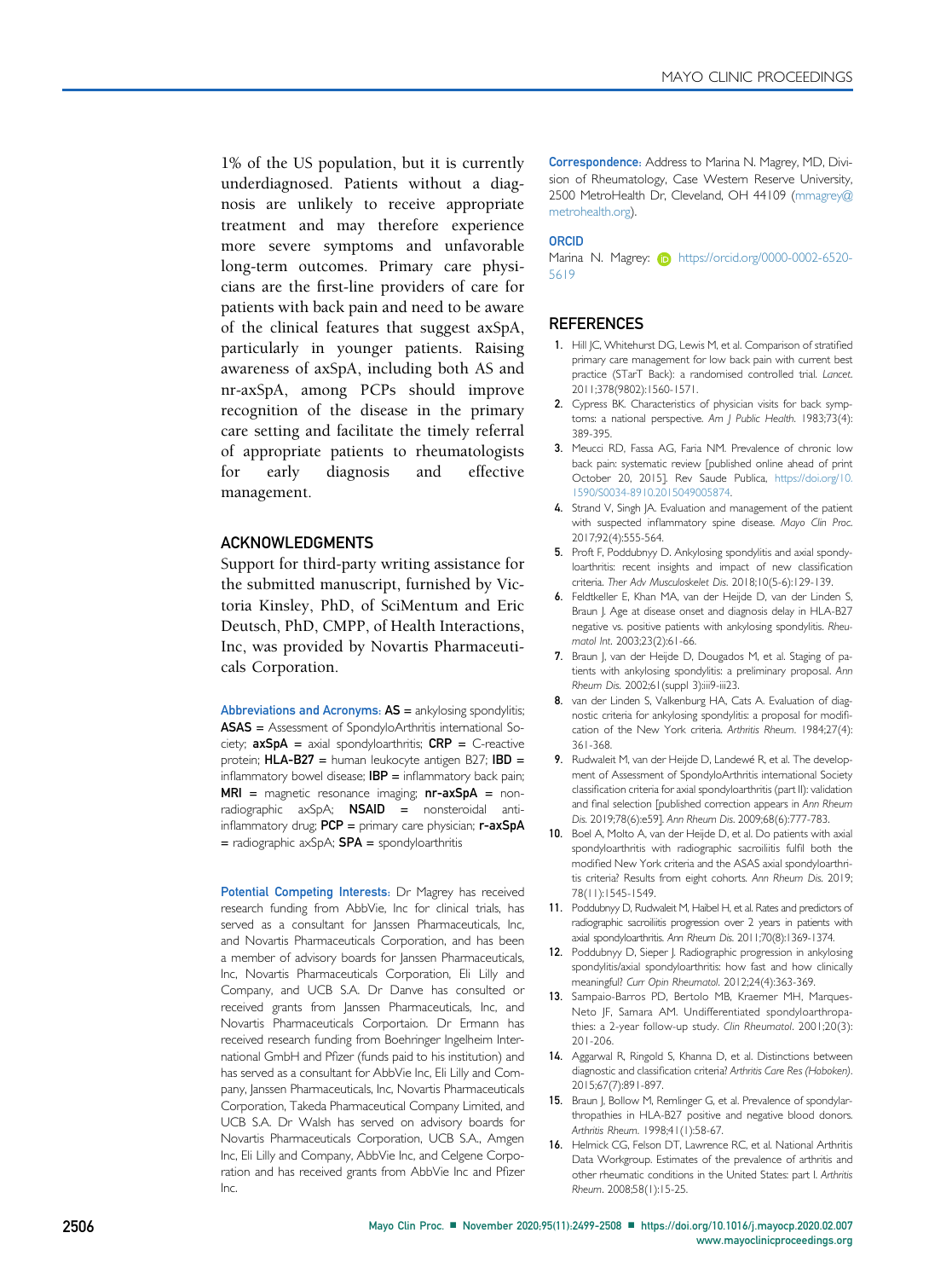- 17. Liao ZT, Pan YF, Huang |L, et al. An epidemiological survey of low back pain and axial spondyloarthritis in a Chinese Han population. Scand J Rheumatol. 2009;38(6):455-459.
- <span id="page-8-0"></span>18. Reveille JD, Weisman MH. The epidemiology of back pain, axial spondyloarthritis and HLA-B27 in the United States. Am J Med Sci. 2013;345(6):431-436.
- <span id="page-8-1"></span>19. de Winter JJ, van Mens LJ, van der Heijde D, Landewé R, Baeten DL. Prevalence of peripheral and extra-articular disease in ankylosing spondylitis versus non-radiographic axial spondyloarthritis: a meta-analysis. Arthritis Res Ther. 2016;18:196.
- <span id="page-8-2"></span>20. Rudwaleit M, Haibel H, Baraliakos X, et al. The early disease stage in axial spondylarthritis: results from the German Spondyloarthritis Inception Cohort. Arthritis Rheum. 2009;60(3):717- 727.
- <span id="page-8-3"></span>21. Reveille JD. Biomarkers for diagnosis, monitoring of progression, and treatment responses in ankylosing spondylitis and axial spondyloarthritis. Clin Rheumatol. 2015;34(6):1009-1018.
- <span id="page-8-4"></span>22. Reveille JD, Hirsch R, Dillon CF, Carroll MD, Weisman MH. The prevalence of HLA-B27 in the US: data from the US National Health and Nutrition Examination Survey, 2009. Arthritis Rheum. 2012;64(5):1407-1411.
- <span id="page-8-5"></span>23. Taurog JD, Chhabra A, Colbert RA. Ankylosing spondylitis and axial spondyloarthritis. N Engl J Med. 2016;374(26):2563-2574.
- <span id="page-8-6"></span>24. Dillon CF, Hirsch R. The United States National Health and Nutrition Examination Survey and the epidemiology of ankylosing spondylitis. Am J Med Sci. 2011;341(4):281-283.
- 25. Machado GC, Maher CG, Ferreira PH, Day RO, Pinheiro MB, Ferreira ML. Non-steroidal anti-inflammatory drugs for spinal pain: a systematic review and meta-analysis. Ann Rheum Dis. 2017;76(7):1269-1278.
- <span id="page-8-30"></span>26. van der Heijde D, Ramiro S, Landewé R, et al. 2016 Update of the ASAS-EULAR management recommendations for axial spondyloarthritis. Ann Rheum Dis. 2017;76(6):978-991.
- <span id="page-8-7"></span>27. Roussou E, Sultana S. Spondyloarthritis in women: differences in disease onset, clinical presentation, and Bath Ankylosing Spondylitis Disease Activity and Functional indices (BASDAI and BASFI) between men and women with spondyloarthritides. Clin Rheumatol. 2011;30(1):121-127.
- <span id="page-8-8"></span>28. Yamamoto T. Optimal management of dactylitis in patients with psoriatic arthritis. Open Access Rheumatol. 2015;7:55-62.
- <span id="page-8-9"></span>29. Kataria RK, Brent LH. Spondyloarthropathies. Am Fam Physician. 2004;69(12):2853-2860.
- <span id="page-8-10"></span>30. Ciurea A, Scherer A, Exer P, et al. Rheumatologists of the Swiss Clinical Quality Management Program for Axial Spondyloarthritis. Tumor necrosis factor  $\alpha$  inhibition in radiographic and nonradiographic axial spondyloarthritis: results from a large observational cohort. Arthritis Rheum. 2013;65(12):3096-3106.
- <span id="page-8-11"></span>31. Harman LE, Margo CE, Roetzheim RG. Uveitis: the collaborative diagnostic evaluation. Am Fam Physician. 2014;90(10):711-716.
- 32. Bedaiwi M, Sari I, Thavaneswaran A, Ayearst R, Haroon N, Inman RD. Fatigue in ankylosing spondylitis and nonradiographic axial spondyloarthritis: analysis from a longitudinal observation cohort. J Rheumatol. 2015;42(12):2354-2360.
- 33. Erb N, Karokis D, Delamere JP, Cushley MJ, Kitas GD. Obstructive sleep apnoea as a cause of fatigue in ankylosing spondylitis [letter]. Ann Rheum Dis. 2003;62(2):183-184.
- 34. Moltó A, Nikiphorou E. Comorbidities in spondyloarthritis. Front Med (Lausanne). 2018;5:62.
- 35. Walsh JA, Song X, Kim G, Park Y. Evaluation of the comorbidity burden in patients with ankylosing spondylitis using a large US administrative claims data set. Clin Rheumatol. 2018;37(7): 1869-1878.
- 36. Walsh JA, Song X, Kim G, Park Y. Evaluation of the comorbidity burden in patients with ankylosing spondylitis treated with tumour necrosis factor inhibitors using a large administrative claims data set. J Pharm Health Serv Res. 2018;9(2):115-121.
- <span id="page-8-12"></span>37. Rosenbaum JT. Uveitis in spondyloarthritis including psoriatic arthritis, ankylosing spondylitis, and inflammatory bowel disease. Clin Rheumatol. 2015;34(6):999-1002.
- <span id="page-8-13"></span>38. Leirisalo-Repo M, Turunen U, Stenman S, Helenius P, Seppälä K. High frequency of silent inflammatory bowel disease in spondylarthropathy. Arthritis Rheum. 1994;37(1):23-31.
- <span id="page-8-14"></span>39. Van Praet L, Van den Bosch FE, Jacques P, et al. Microscopic gut inflammation in axial spondyloarthritis: a multiparametric predictive model. Ann Rheum Dis. 2013;72(3):414-417.
- <span id="page-8-15"></span>40. Stolwijk C, van Tubergen A, Castillo-Ortiz JD, Boonen A. Prevalence of extra-articular manifestations in patients with ankylosing spondylitis: a systematic review and meta-analysis. Ann Rheum Dis. 2015;74(1):65-73.
- <span id="page-8-16"></span>41. Landewé R, Nurminen T, Davies O, Baeten D. A single determination of C-reactive protein does not suffice to declare a patient with a diagnosis of axial spondyloarthritis 'CRP-negative'. Arthritis Res Ther. 2018;20(1):209.
- <span id="page-8-17"></span>42. Mandl P, Navarro-Compán V, Terslev L, et al. EULAR recommendations for the use of imaging in the diagnosis and management of spondyloarthritis in clinical practice. Ann Rheum Dis. 2015;74(7):1327-1339.
- <span id="page-8-18"></span>43. Lukas C, Cyteval C, Dougados M, Weber U. MRI for diagnosis of axial spondyloarthritis: major advance with critical limitations 'Not everything that glisters is gold (standard)'. RMD Open. 2018;4(1):e000586.
- <span id="page-8-19"></span>44. Reveille JD, Witter JP, Weisman MH. Prevalence of axial spondylarthritis in the United States: estimates from a cross-sectional survey. Arthritis Care Res (Hoboken). 2012;64(6):905-910.
- <span id="page-8-20"></span>45. Curtis JR, Harrold LR, Asgari MM, et al. Diagnostic prevalence of ankylosing spondylitis using computerized health care data, 1996 to 2009: underrecognition in a US health care setting. Perm | 2016;20(4):15-151.
- <span id="page-8-21"></span>46. Jones A, Harrison N, Jones T, Rees JD, Bennett AN. Time to diagnosis of axial spondylarthritis in clinical practice: signs of improving awareness? Rheumatology (Oxford). 2014;53(11): 2126-2127.
- 47. Jovani V, Blasco-Blasco M, Ruiz-Cantero MT, Pascual E. Understanding how the diagnostic delay of spondyloarthritis differs between women and men: a systematic review and metaanalysis. J Rheumatol. 2017;44(2):174-183.
- 48. Kiltz U, Baraliakos X, Karakostas P, et al. The degree of spinal inflammation is similar in patients with axial spondyloarthritis who report high or low levels of disease activity: a cohort study. Ann Rheum Dis. 2012;71(7):1207-1211.
- 49. Rusman T, van Vollenhoven RF, van der Horst-Bruinsma IE. Gender differences in axial spondyloarthritis: women are not so lucky. Curr Rheumatol Rep. 2018;20(6):35.
- <span id="page-8-22"></span>50. Danve A, Deodhar A. Axial spondyloarthritis in the USA: diagnostic challenges and missed opportunities. Clin Rheumatol. 2019;38(3):625-634.
- <span id="page-8-23"></span>51. Weisman MH, Witter JP, Reveille JD. The prevalence of inflammatory back pain: population-based estimates from the US National Health and Nutrition Examination Survey, 2009-10. Ann Rheum Dis. 2013;72(3):369-373.
- <span id="page-8-24"></span>52. Poddubnyy D, Rudwaleit M. Early spondyloarthritis. Rheum Dis Clin North Am. 2012;38(2):387-403.
- <span id="page-8-25"></span>53. Deodhar A, Mittal M, Reilly P, et al. Ankylosing spondylitis diagnosis in US patients with back pain: identifying providers involved and factors associated with rheumatology referral delay. Clin Rheumatol. 2016;35(7):1769-1776.
- <span id="page-8-26"></span>54. Aggarwal R, Malaviya AN. Diagnosis delay in patients with ankylosing spondylitis: factors and outcomes-an Indian perspective. Clin Rheumatol. 2009;28(3):327-331.
- <span id="page-8-27"></span>55. Braun A, Saracbasi E, Grifka J, Schnitker J, Braun J. Identifying patients with axial spondyloarthritis in primary care: how useful are items indicative of inflammatory back pain? Ann Rheum Dis. 2011;70(10):1782-1787.
- <span id="page-8-28"></span>56. Hermann J, Giessauf H, Schaffler G, Ofner P, Graninger W. Early spondyloarthritis: usefulness of clinical screening. Rheumatology (Oxford). 2009;48(7):812-816.
- <span id="page-8-29"></span>57. Poddubnyy D, Vahldiek J, Spiller I, et al. Evaluation of 2 screening strategies for early identification of patients with axial